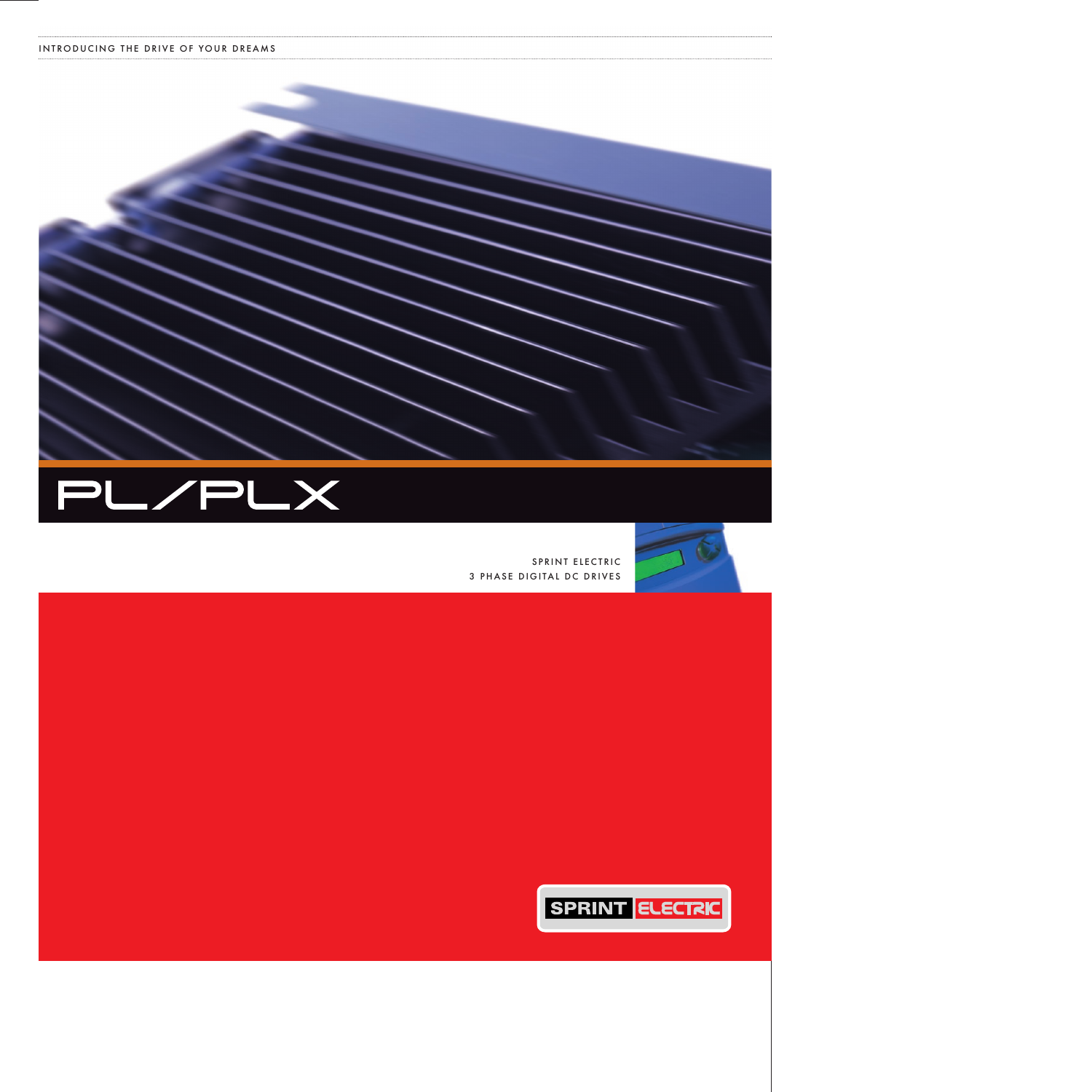#### **Key features**

## The Sprint Electric digital DC drive is probably the most powerful on the market today

With an extensive range of standard software blocks, it can take control of the most demanding motion tasks. All models include 40 character alpha-numeric back-lit display, full set of centre winding blocks and a field weakener for extended speed range. A high quality product from a world beating company. UL, cUL and CE approved.

Available in both 2Q and 4Q versions the range comprises 3 very compact chassis sizes with models rated from 5 to 265Kw.

#### INCLUDES FREE PL PILOT CONFIGURATION AND MONITORING SOFTWARE

#### **The brains behind the digital drive**

Aris Potamianos (pictured) has been responsible for the design and engineering of Sprint Electric's range of 3 phase DC Digital Drives type PL & PLX.

Dr Potamianos has a wealth of experience gained from working with companies like Anderson Strathclyde where he pioneered a switched reluctance motor application, Cegelec Industrial Controls, SR Drives and Eurotherm Drives where he was key in the design of their 590 range of digital drives.

Dr Potamianos is an effervescent, enthusiastic and solution focused man. He is regarded as one of the foremost designers of digital drives today.

Friendly easy to use menu structure with English language parameter names.

Extremely flexible block diagram including unique "Configuration Checker", detects shorting of user programmed block diagram output connections.

Free "PL PILOT" drive configuration and monitoring software.

Failsafe automatic "Revert to AVF" on speed feedback failure.

Ultra compact sizes offering significant panel space savings over other manufacturers.

Programming menu is designed for rapid travel to desired parameter using ergonomically designed keys.

Five feedback transducer options as standard.

Non volatile trip alarm memory, even after power-down.

Real language parameter description eliminates need for look up tables.

UL, cUL and CE approved.

Built in "Oscilloscope" output for full parameter monitoring.

Three fully independent, user programmable drive configurations.

Extensive, multi-function programmable I/O, with over 36 digital & analogue input/output combinations.

Full suite of centre winding macros included.

Built in system application blocks with descriptive connection points.

Unique electronic regenerative stopping facility on most 2Q models.

In depth fault monitoring and comprehensive system alarms.

Serial communications to allow off site programming and remote diagnostics.

In depth diagnostic facility available from on board display & "in-built meter".

On board fully controlled field with five operating modes.

Easy to use product manual with display graphics and block diagrams.

Full suite of built in encoder functions as standard.

# PL/PLX THE DRIVE



LARGE 40 CHARACTER BACKLIT ALPHANUMERIC LCD DISPLAY

FRIENDLY EASY TO USE MENU STRUCTURE WITH ENGLISH LANGUAGE PARAMETER NAMES

#### **Rating & dimensions**

| PL 2 QUADRANT<br>PLX 4 QUADRANT |     | Kw @ 460V | <b>HP @460V</b> | <b>Armature Current</b><br>DC Amps | Field Amps | Frame Size<br>$(H \times W \times Dmm)$ |
|---------------------------------|-----|-----------|-----------------|------------------------------------|------------|-----------------------------------------|
| PL and PLX                      | 5   | 5         | 6.6             | 12                                 | 8          | $289 \times 216 \times 174$             |
| PL and PLX                      | 10  | 10        | 13.3            | 24                                 | 8          |                                         |
| PL and PLX                      | 15  | 15        | 20              | 36                                 | 8          |                                         |
| PL and PLX                      | 20  | 20        | 26.6            | 51                                 | 8          |                                         |
| PL and PLX                      | 30  | 30        | 40              | 72                                 | 8          |                                         |
| PL and PLX                      | 40  | 40        | 53.3            | 99                                 | 8          |                                         |
| PL and PLX                      | 50  | 50        | 66.6            | 123                                | 8          |                                         |
| PL and PLX                      | 65  | 65        | 90              | 155                                | 16         | $410 \times 216 \times 218$             |
| PL and PLX                      | 85  | 85        | 115             | 205                                | 16         |                                         |
| PL and PLX                      | 115 | 115       | 155             | 270                                | 16         |                                         |
| PL and PLX                      | 145 | 145       | 190             | 330                                | 16         |                                         |
| PL and PLX                      | 185 | 185       | 250             | 430                                | 32         | $505 \times 216 \times 294$             |
| PL and PLX                      | 225 | 225       | 300             | 530                                | 32         |                                         |
| PL only                         | 265 | 265       | 350             | 630                                | 32         |                                         |











 $00$ 

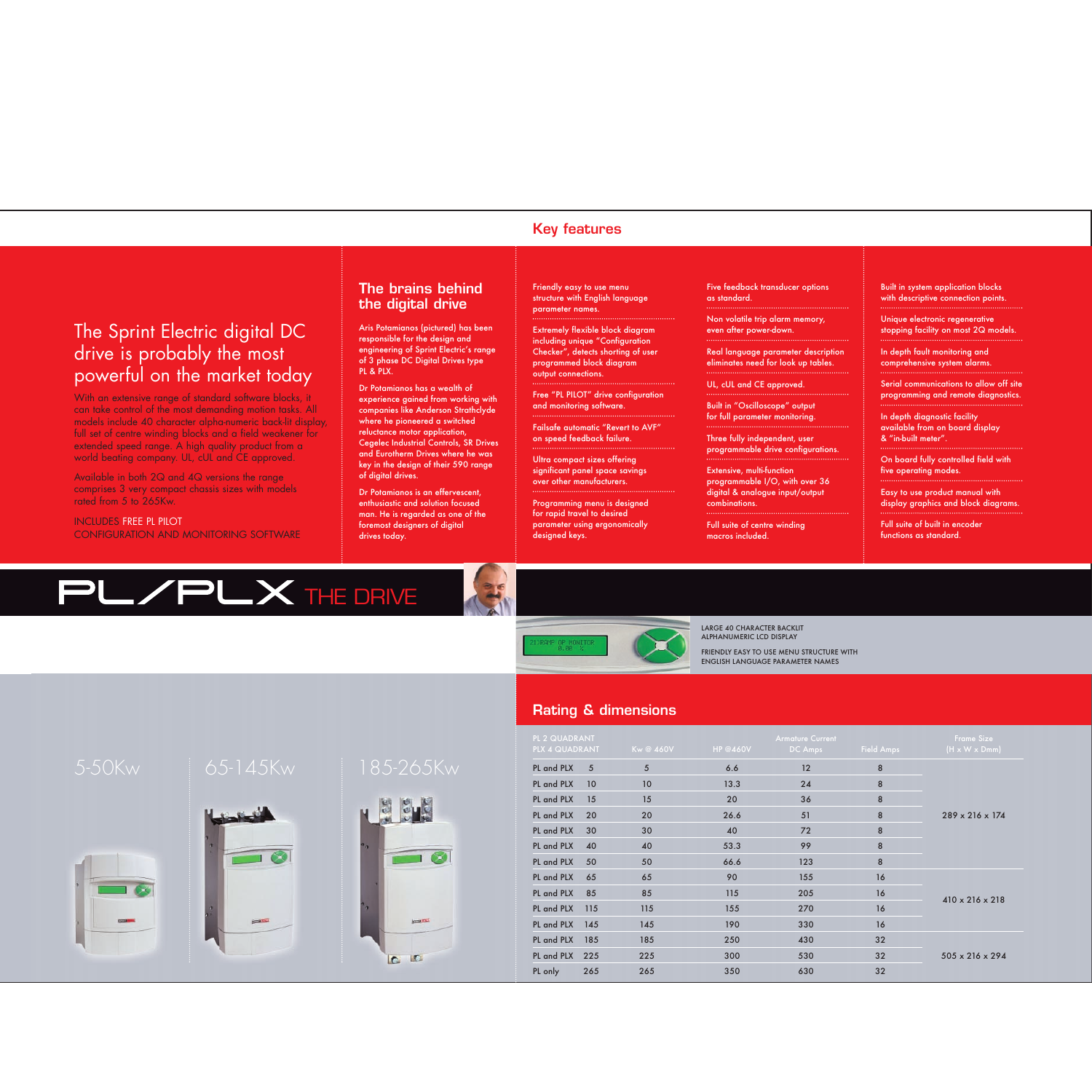

The PL PILOT is a PC based graphical  $\sim$  contribution and diagnostic tool for use with  $\sim$  This is a highly intuitive 'windows' based software package which requires no previous knowledge of any programming language.

The package can be used in 2 operating modes:

without a drive connected, the user can create recipes of drive parameters and block connections.

with a drive connected the PL PILOT can also be used to monitor and adjust the drive parameters.

The PC running the PL PILOT software is connected to the drive via the PC's standard serial port. The package is designed for ease of use and provides a clear, defined and understandable method for accessing all levels of the drives extensive built in functionality.

THE BAR SUB-MENUS 2ND LEVEL shows the 4 main menu bars on the PL PILOT entry page. These are:

Each bar has buttons that allow access to a drive block page.

This makes complete system configurations very straightforward and quick.

There are 3 levels of recipe creation and functionality available in PL PILOT to suit all requirements. They are:

Total recipe (top level) - used to manipulate the entire range of parameters.

Bar sub-menus (2nd level) - used to manipulate each main sub-set of parameters.

Block pages (lowest level) - used to manipulate parameters of individual blocks within the drive. The recipes and sections of recipes may be cut and pasted or printed out.

#### **Key features**

MINIMISES DRIVE SET UP AND COMMISSIONING TIME ALLOWS ON-LINE AND OFF-LINE DRIVE CONFIGURATION

EASY TO USE 'WINDOWS' BASED SOFTWARE PACKAGE

CONFIGURES DRIVE APPLICATION BLOCK DIAGRAM AND SET UP PARAMETERS

ALLOWS REAL TIME PARAMETER DIAGNOSTICS AND MONITORING

UNIQUE 'CONFIGURATION CHECKER' AUTOMATICALLY SCANS FOR USER PROGRAMMED CONNECTION FAULTS AND HIGHLIGHTS THE CONFLICTS

THE LAYOUT OF THE DIAGRAM PAGES AND SOFT BUTTONS MIMIC THE DRIVES MENU STRUCTURE

ALLOWS 'COPY AND PASTE' OF ENTIRE RECIPES OR SECTIONS OF RECIPES TO IMPROVE SPEED AND EASE OF DRIVE SET UP

CUSTOM PAGE ALLOWS USERS TO SELECT UP TO 16 PARAMETERS. DISPLAYED IN BAR GRAPH OR PANEL METER FORMAT

TILE AND ZOOM FACILITY ALLOWS USER TO VIEW AND ARRANGE ANY NUMBER OF SCREENS SIMULTANEOUSLY

DIAGNOSTIC MONITORING IN ENGINEERING UNITS (VOLTS, AMPS, Kw, RPM, Hz) AND PERCENTAGES FOR ALL TERMINALS AND BLOCK **OUTPUTS** 

**EXTENSIVE COLOUR DYNAMICS** TO ASSIST IN THE DETECTION OF IMPORTANT CONDITIONS

BUILT IN INTERACTIVE HELP PAGES

INTUITIVE TO USE

#### PLPILOT CONFIGURATION & DIAGNOSTIC SOFTWARE

THE BLOCK PAGES LOWEST LEVEL Each block has its own page which details its default values (shown in blue text) and any altered values (shown in black text) with its own block diagram - in most cases this alleviates the need for a hard copy of the technical manual an excellent plus point when commissioning on site!





#### Diagnostic and monitoring in engineering units (volts, amps, Kilowatts, rpm, Hz) and percentages for all terminals and block diagram outputs can be shown in bar graph or panel meter format.

The PL PILOT is included free of charge on a CDROM with every digital drive. It makes interconnecting the drive's application blocks a simple task and allows the user to tailor the drive's control strategy to exactly meet the demands of the process or application. It is these abilities which further strengthens Sprint Electric's commitment to providing the user with cost effective and easy to use DC drive products.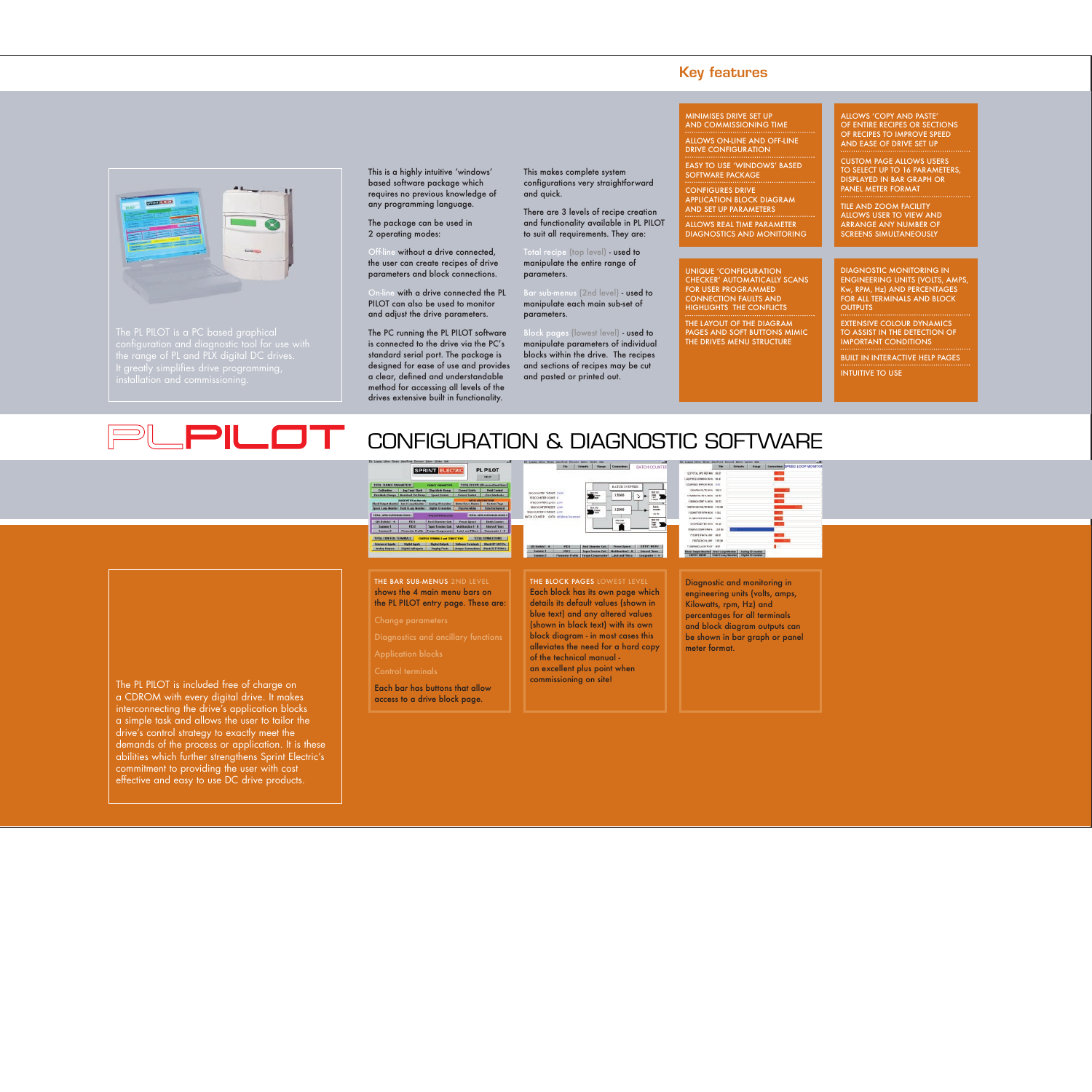### **Specification**

#### RATINGS

POWER CONFIGURATION PLX Four Quadrant Regenerative PL Two Quadrant Non-Regenerative (some PL models have electronic regenerative stopping facility)

Fully controlled variable field supply

ARMATURE VOLTAGE V armature =  $Vac \times 1.2$ 

ARMATURE CURRENT RATINGS (Adc) 12, 24, 36, 51, 72, 99, 123, 155, 205, 270, 330, 430, 530, 630 Overload 150% for 25 seconds

FIELD CURRENT 8A (12-123A ratings) 16A (155-330A ratings) 32A (430-630A ratings)

FIELD VOLTAGE V field = 0 to 0.9 x Auxiliary AC Supply

AC SUPPLY VOLTAGE (VAC) Main 3 phase 50-60Hz :- 12 to 480Vac +/- 10% for armature power Auxiliary 3 phase 50-60Hz:- 100 to 480Vac +/- 10% for field power Control 1 phase 50-60Hz:- 110 to 240Vac +/- 10% for control power



#### **PROTECTION**

Interline device networks High energy MOV's Instantaneous over-current Field failure & over-current Motor over-temperature Thyristor stack over-temperature Mains supply phase loss Mains synchronisation loss Armature over-volts Speed feedback failure Stall protection Standstill logic Thyristor 'trigger' failure Digital output short circuit



#### INPUTS/OUTPUTS

ANALOGUE INPUTS (8 Total - resolution 5mV+sign) All configurable All have programmable thresholds and 4 voltage ranges +/- 5/10/20/30V All inputs are over voltage protected (can also be utilised as digital i/p's)

ANALOGUE OUTPUTS (4 Total - resolution 2.5mV+sign) 1 armature current output 3 configurable All outputs are short circuit protected

DIGITAL INPUTS (17 Total) All configurable

DIGITAL OUTPUTS (7 Total - max 32V - 350mA total) Short circuit protected Over temp and over voltage protected All configurable

#### STANDARD SOFTWARE FUNCTIONS

Full suite of centre winding macros Motorised pot simulator with memory 2x PID's (undedicated) 2x Summers (undedicated) 2x Filters (undedicated) Delay timer Current Profiling Spindle Orientation Jog/Crawl functions Dual motor swap Latch Linear or S ramp Slack take up Batch counter Draw control Auto self-tune current loop 3 user programmable drive configurations

#### ALARM STATUS

First fault latched and automatically displayed. Fault automatically saved at power off.

#### MONITORING

All analogue input voltages All digital input states All analogue output voltages All digital output states Tachogenerator voltage Motor armature current (amps) Motor field current (amps) Motor armature volts Output power AC supply volts



#### FIELD CONFIGURATIONS

Fixed current Fixed voltage Field weakening Delayed quenching Standby field value Field economy

#### ENVIRONMENT

Ambient Operating Temperature 0-50°C (all ratings)  $-25$  to  $+55^{\circ}$ C storage

#### STEADY STATE ACCURACY

0.01% Encoder feedback with digital reference. 0.1% Analogue tachogenerator feedback. 2% Armature voltage feedback. 0.01% Encoder + tacho, encoder + AVF or encoder only feedback. Maximum encoder frequency 100KHz

#### **STANDARDS**

CE marked to EN50178 (low voltage directive)

EN50082-2:1995 immunity industrial environment

EN50082-1:1997 immunity residential commercial and light industry

EN50081-2: 1993 emissions industrial environment (EN55011 Class A)

EN50081-1: 1992 emissions industrial environment (EN55022 Class B)

UL and cUL listed

**SPRINT ELECTRIC** Reliability fitted as standard